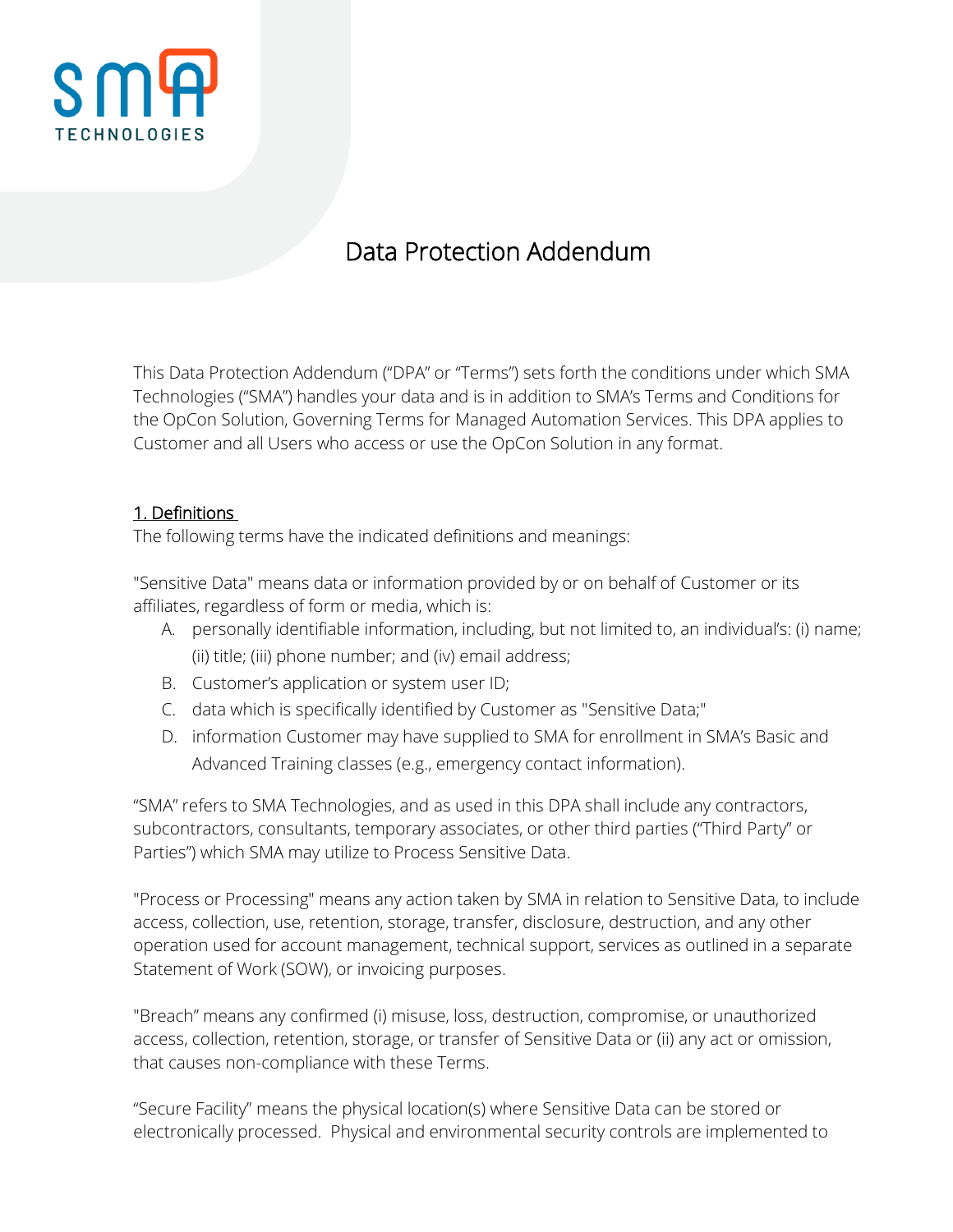protect the facility housing system resources, the system resources themselves and the facilities used to support their operation.

All other capitalized terms are defined in SMA Technologies Terms and Conditions and/or Order form.

#### 2. Rights and License in and to Sensitive Data

SMA agrees that as between SMA and Customer, all rights including any intellectual property rights in and to Sensitive Data shall remain the exclusive property of Customer, and SMA has a limited, nonexclusive license to use this data as provided in the Agreement solely for the purpose of performing its obligations thereunder. Neither the Agreement nor this DPA provide SMA any rights, implied or otherwise, to Customer's Sensitive Data.

## 3. Sensitive Data Handling Requirements

When accessing, storing, processing, or transmitting Customer's sensitive Data or Systems, SMA shall adhere to the following:

- A. Prohibition of Unauthorized Use or Disclosure SMA agrees to hold Sensitive Data in strict confidence. SMA shall not use or disclose Sensitive Data received from or on behalf of Customer except as permitted by the Agreement or this DPA, as required by law, or otherwise authorized in writing by Customer.
- B. General Security
	- a. process Sensitive Data only in accordance with the terms of the applicable agreement between SMA and Customer, including, without limitation, this DPA;
	- b. maintain and utilize a reasonable privacy and security training program applicable to all SMA resources providing services to Customer under the Agreement.
	- c. SMA will have in place, written confidentiality agreements or obligations with all of its employees, subcontractors and vendors who work with Customer's Sensitive Data.
	- d. protect against any anticipated threats or hazards to the security or integrity of Sensitive Data, including, without limitation:
		- (i) reasonable efforts, through the use of industry standard virus and malware protection software and other customary procedures, to avoid introducing or permitting the introduction of any virus into the Customer's IT environment.
		- (ii) reasonable efforts to regularly check for and delete viruses and malware in SMA's systems used by SMA to provide the services by way of standard industry virus and malware detection tools.
	- e. protect against unauthorized access to or use of Sensitive Data which could result in substantial harm or inconvenience to Customer, including, without limitation: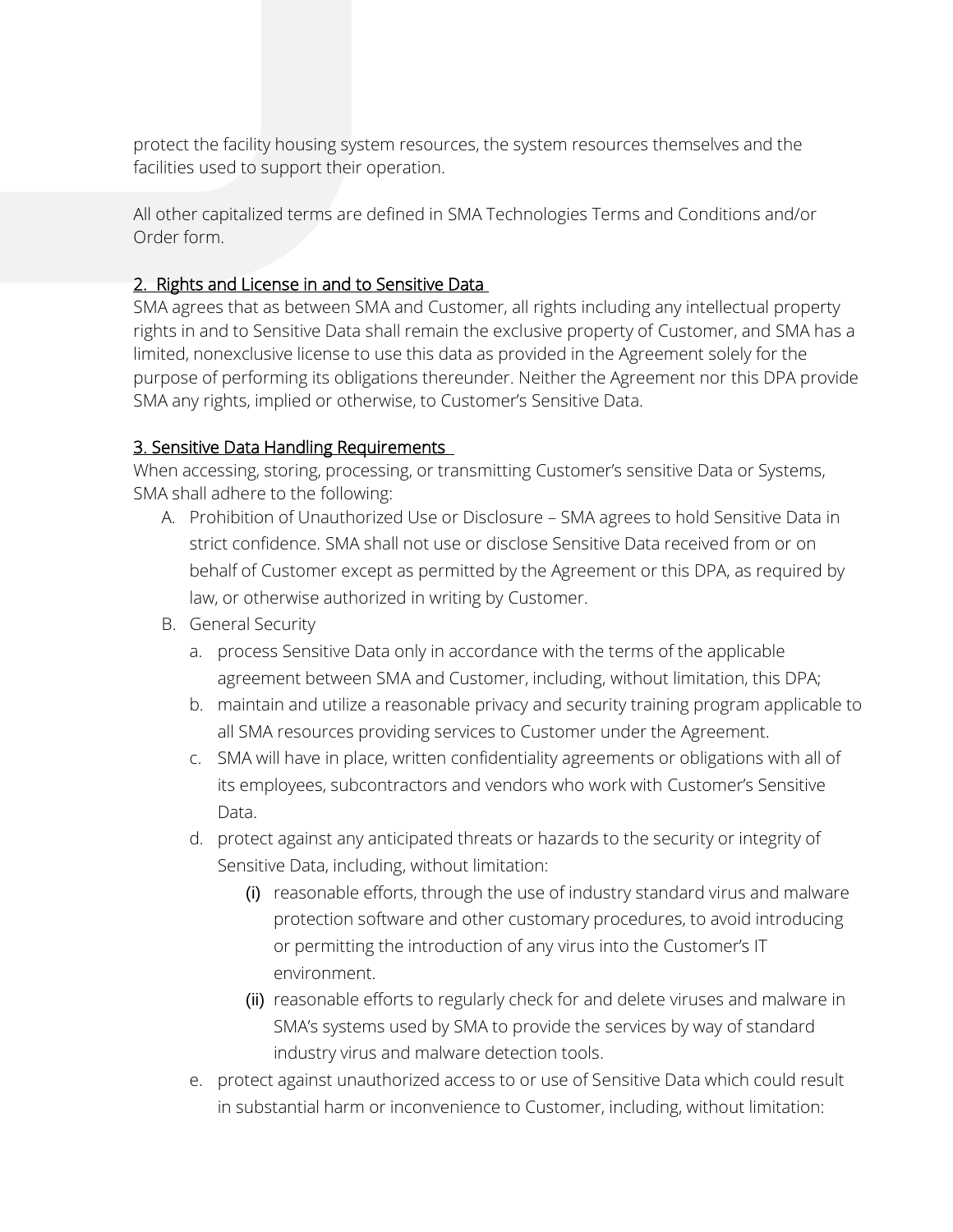- (i) implementation of administrative, technical and physical security controls to limit access by SMA personnel and Customer authorized subcontractors to only the Customer information they need to provide the services in this Agreement;
- (ii) providing user identification and access controls designed to limit access to Customer's systems and information to authorized users, using complex passwords; and
- (iii) ensuring that access is revoked for those SMA personnel who no longer have a direct need to have access to Sensitive Data.
- f. implement and maintain security policies, procedures, and programs based on industry standards.
- g. implement business continuity and disaster recovery plans necessary to ensure systems, services, and information are not unavailable for a period in excess of twenty-four (24) hours.
- h. take corrective action(s) to remedy a violation of (and to prevent future violation of) any of these Terms.
- C. Security Incidents
	- a. contact Customer promptly (in one business day) after a confirmed Breach involving Customer's Sensitive Data.
	- b. take prompt corrective action(s) to remedy a Breach and to prevent a future Breach.
	- c. take prompt corrective action(s) to remediate any vulnerabilities or security concerns in accordance with SMA's policies.
	- d. implement corrective action(s) in a timeframe commensurate with the risk.
	- e. cooperate fully with Customer in facilitating investigation and remediation of a Breach.
	- f. not inform any third-party of any Breach, except SMA's insurance carrier or as specifically required by applicable law, without first obtaining Customer's prior written consent.
	- g. promptly notify Customer's primary SMA business contact of any complaint received related to processing of Sensitive Data.
- D. Storing/Transmitting Customer's Sensitive Information
	- a. provide evidence of SOC 2 audits for Managed Automation Services and OpCon Cloud Customers.
	- b. provide for daily back-up of Customer information and archival of such Customer data for Managed Automation Services and OpCon Cloud Customers. Such is not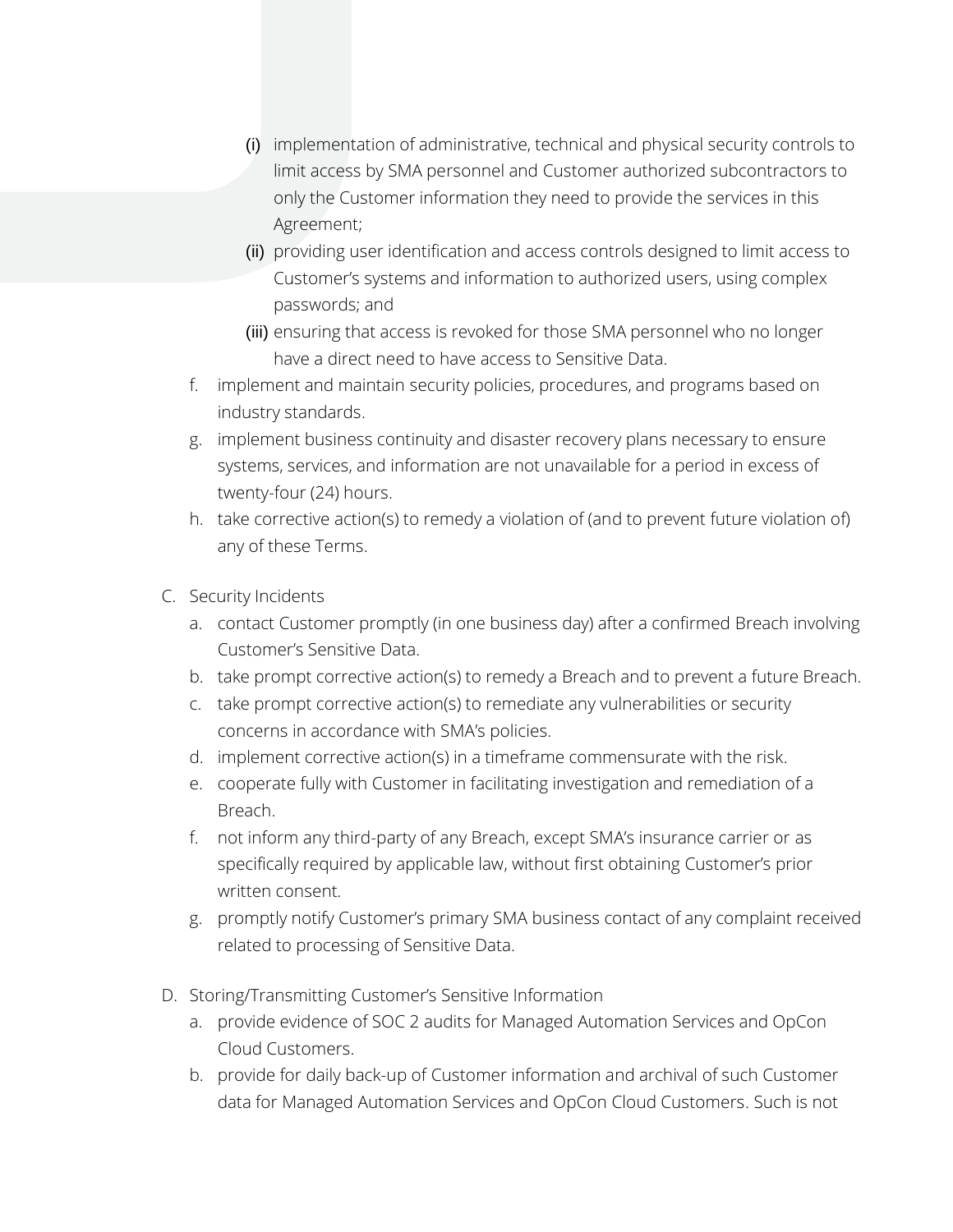applicable to standard OpCon Task-Based Customers who do not subscribe to any type of managed services offered by SMA Technologies.

- c. encrypt all SMA storage devices and networks utilizing industry standard encryption techniques.
- d. require all SMA personnel to use SMA owned and managed devices to store Customer's information, prohibiting all SMA personnel from using personal computer equipment.
- e. prohibit storage to a portable computing device, except Company issued laptops, e.g., USB drives, cameras and camera phones, and any other portable device that would allow the capturing, printing, or storing of Customer's data or confidential information to be transported outside the secure facilities.
- f. establish written procedures for the disposal of electronic storage devices and information, which include the destruction and sanitization of all Customer information, compliant with NIST 800-88.
- g. if requested, at the conclusion of the Agreement, SMA will certify that all Customer data has been erased from SMA, and all subcontractor and downstream recipient's, equipment; or it has removed the storage device(s) from SMA, and all subcontractor and downstream recipient's, equipment and provided all storage device(s) to Customer, except where SMA has a legal requirement to maintain such data.
- h. provide industry standard firewalls, both network and device based, that regulate all data entering SMA's internal data network from any external source, and which will enforce secure connections between internal and external systems and will permit only specific types of data to pass through.
- i. prohibit the use of Customer's information in SMA's non-production environments.
- j. implement audit controls that record and monitor systems activity.
- E. SMA Provided Software
	- a. not knowingly insert or knowingly allow the insertion into the Software of any code which would have the effect of wrongfully disabling or otherwise wrongfully shutting down all or any portion of the services.
	- b. train SMA personnel in proper techniques for developing secure application.
	- c. upon discovery of software and system vulnerabilities, provide software patches to remediate vulnerabilities.

#### 4. SMA Personnel Requirements

SMA shall ensure that a background check is performed, where allowed by law, on all personnel prior to hiring such personnel if they will have access to Sensitive Data that includes: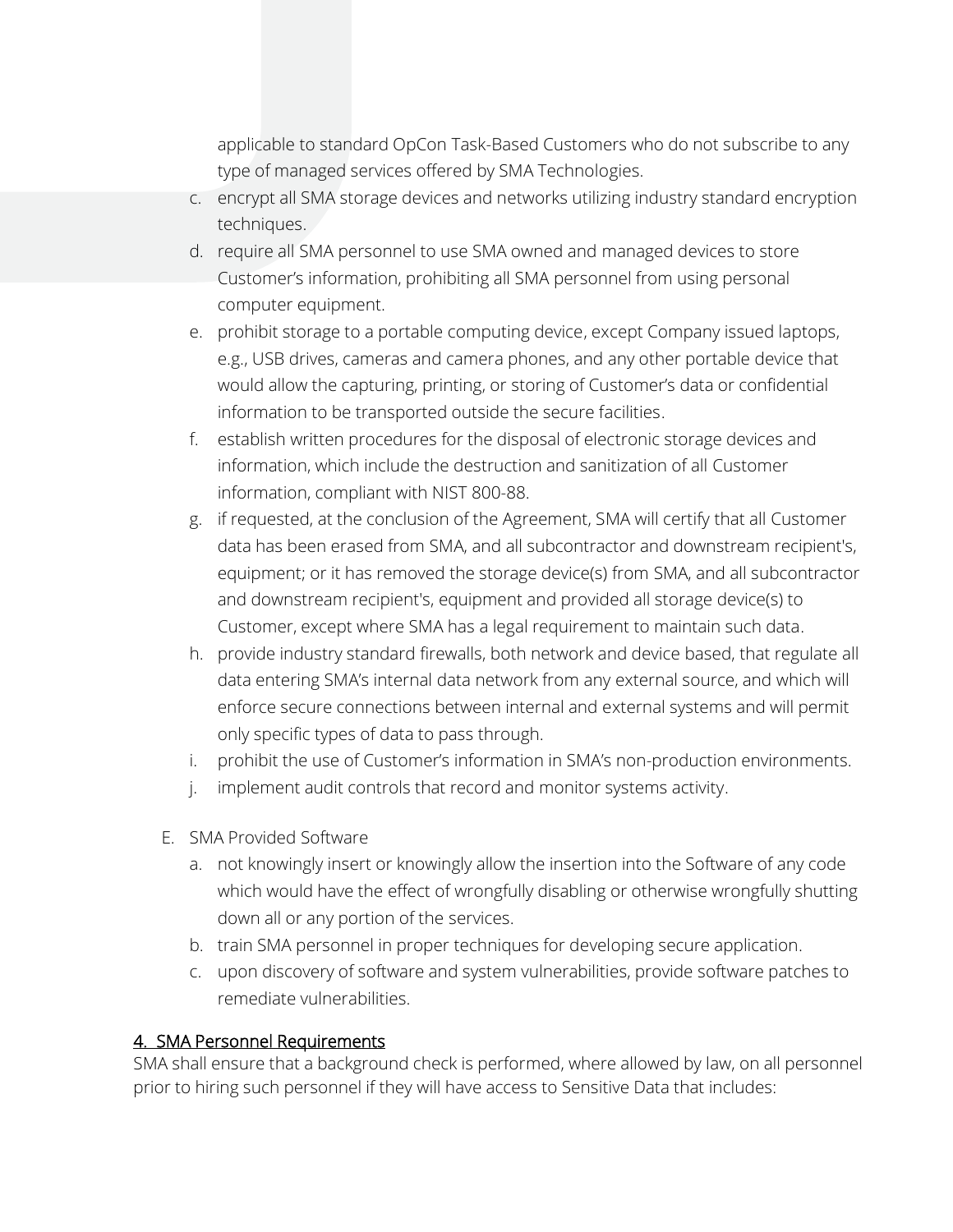- A. verification of legal authority to work in the United States and/or other SMA locations, if applicable ;
- B. review of an individual's record of criminal conviction history. Criminal conviction history checks include a review of all federal, state, and local criminal conviction records.

For purposes of these guidelines, the term "Criminal Conviction" could include any of the following: probation, deferred adjudication, and no contest pleas.

#### 5. Connectivity Requirements

Where SMA is permitted to access any internal Customer systems, applications, or networks (collectively "Customer Systems"), SMA shall:

- A. only connect to Customer Systems through the manner and means authorized by Customer.
- B. not connect to, access, attempt to access, or use any Customer Systems without the prior authorization of Customer.
- C. not use any Customer System in any way that is illegal, abusive or creates a security risk or vulnerability.

## 6. Off-Shore Processing

Customer data or information must be transmitted or stored electronically using encryption including storage via server storage, backup, copy, paste or similar functions in compliance with applicable local, state, federal or international regulations.

## 7. Certification and Compliance Requirements

These Terms shall apply to all Sensitive Data which is: (i) Processed by SMA, (ii) provided to SMA by or on behalf of Customer, (iii) learned or otherwise used by SMA during or in connection with the performance of services under the Agreement, or (iv) retained by SMA.

Further, SMA shall provide documentary evidence to Customer to show compliance with the applicable Terms, upon request of Customer. Documentary evidence may include summaries of SMA's applicable security policies and standards, and/or written certifications of Sensitive Data destruction.

## 8. Third-party Compliance

SMA shall be solely responsible and liable for ensuring that any third-party subcontractor who Processes Customer's sensitive Data as part of SMA's performance under the Agreement fully comply with this DPA.

## 9. Non-Compliance

SMA's failure to comply with any Term shall be a breach of the Agreement(s) with Customer. Without limiting any other right or remedy that Customer may have, Customer has the right to